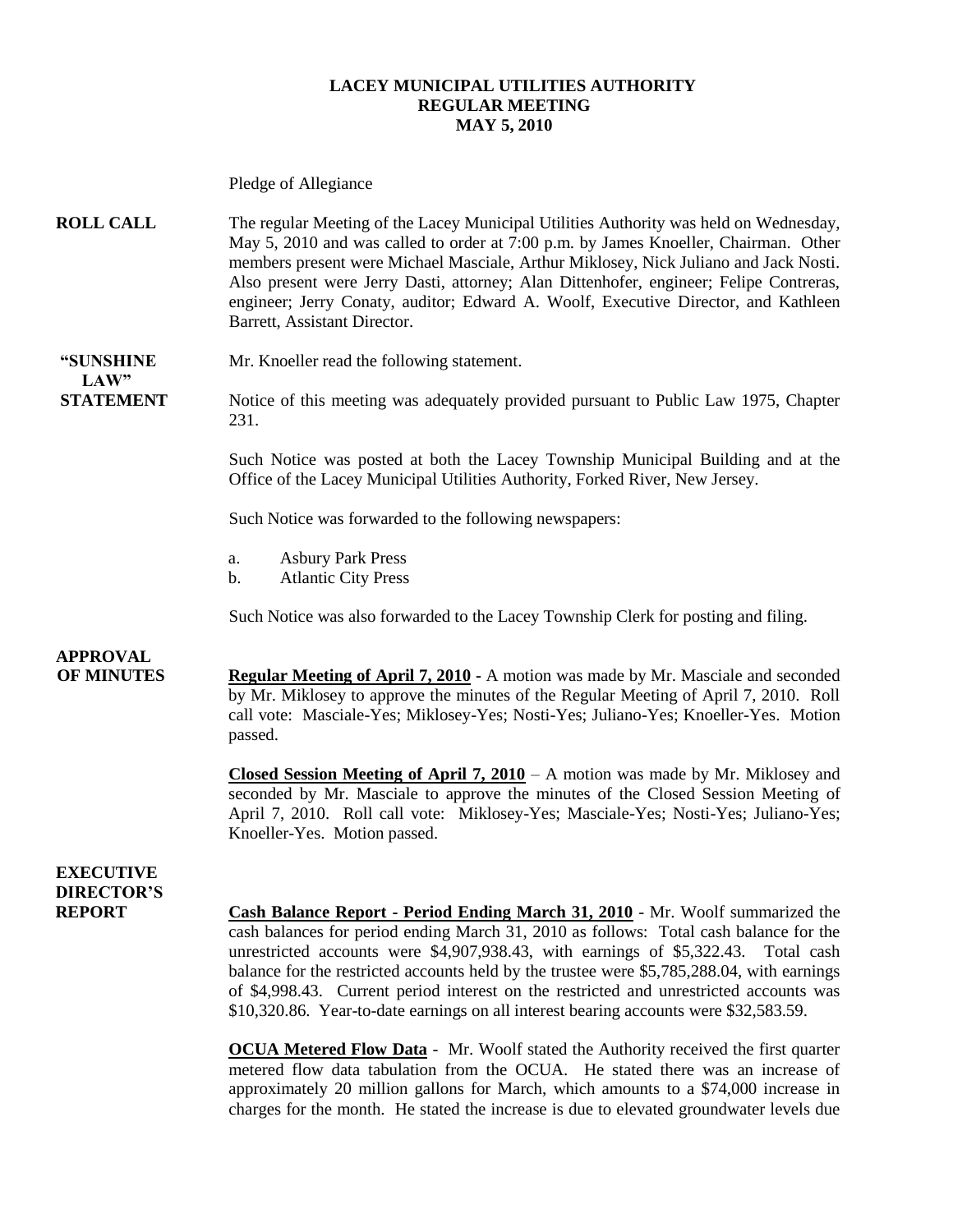to high precipitation and flooding. He stated he would request relief of the charges from the OCUA due to the extreme conditions.

### **BUSINESS**

**REPORT April Meter Reads** – Ms. Barrett reported 3,772 meters were read in April for Cycles 2 and 9. Thirty-one work orders were cut to obtain manual reads not obtained during regular meter read routes. Eight reads were questioned because of high usage. One customer was contacted by phone and had a large outside leak. Seven customers were sent letters.

> **May Billing** – Ms. Barrett reported utility bills were mailed/hand delivered on May 4<sup>th</sup> in the amount of \$656,064.55. Penalties were assessed on 3,183 past due accounts (all cycles) in the amount of \$14,852.43 for a total billing in May of \$670,916.98.

> **Customer Service –** Ms. Barrett reported seven new customer welcome letters were mailed in March and five responses were received in April. Forty final reads with equipment inspections were performed in April with no violations.

> Mr. Knoeller asked what information is requested on the customer service letters. Ms. Barrett stated customers are requested to verify their names, mailing address, phone number, and how many people live in the house.

### **ENGINEER'S**

**REPORT Resolution 2010-39 – Performance Bond Release – Cash Maintenance Guarantee Release – Closeout Escrow Account – Steven Hough – Challenger Way** – On recommendation by the Authority's engineer, a motion was made by Mr. Masciale and seconded by Mr. Miklosey to adopt *Resolution 2010-39, Resolution of the Lacey Municipal Utilities Authority, County of Ocean, State of New Jersey, Performance Bond Release, Cash Maintenance Guarantee Release, Closeout Developer Escrow Account, Steven Hough – Challenger Way, Block 1002, Lot 4.* Roll call vote: Masciale-Yes; Miklosey-Yes; Nosti-Yes; Juliano-Yes; Knoeller-Yes. Motion passed.

> **Resolution 2010-40 – Performance Bond Release – Closeout Escrow Account – Hidden Harbor** – On recommendation by the Authority's engineer, a motion was made by Mr. Miklosey and seconded by Mr. Masciale to adopt *Resolution 2010-40, Resolution of the Lacey Municipal Utilities Authority, County of Ocean, State of New Jersey, Release Sewer and Water Performance Guarantees, Closeout Developer Escrow Account, Hidden Harbor, Blocks 791.06 – 791-08 & 791.10 Lots 17 & 18.* Roll call vote: Miklosey-Yes; Masciale-Yes; Nosti-Yes; Juliano-Yes; Knoeller-Yes. Motion passed.

> **Resolution 2010-41 – Release Sewer and Water Cash Bonds - Closeout Escrow Account – Center Street Road Improvement** – On recommendation by the Authority's engineer, a motion was made by Mr. Masciale and seconded by Mr. Miklosey to adopt *Resolution 2010-41, Resolution of the Lacey Municipal Utilities Authority, County of Ocean, State of New Jersey, Release Sewer and Water Cash Bonds, Closeout Developer Escrow Account, Center Street Road Improvement, Blocks 1557, Various Lots.* Roll call vote: Masciale-Yes; Miklosey-Yes; Nosti-Yes; Juliano-Yes; Knoeller-Yes. Motion passed.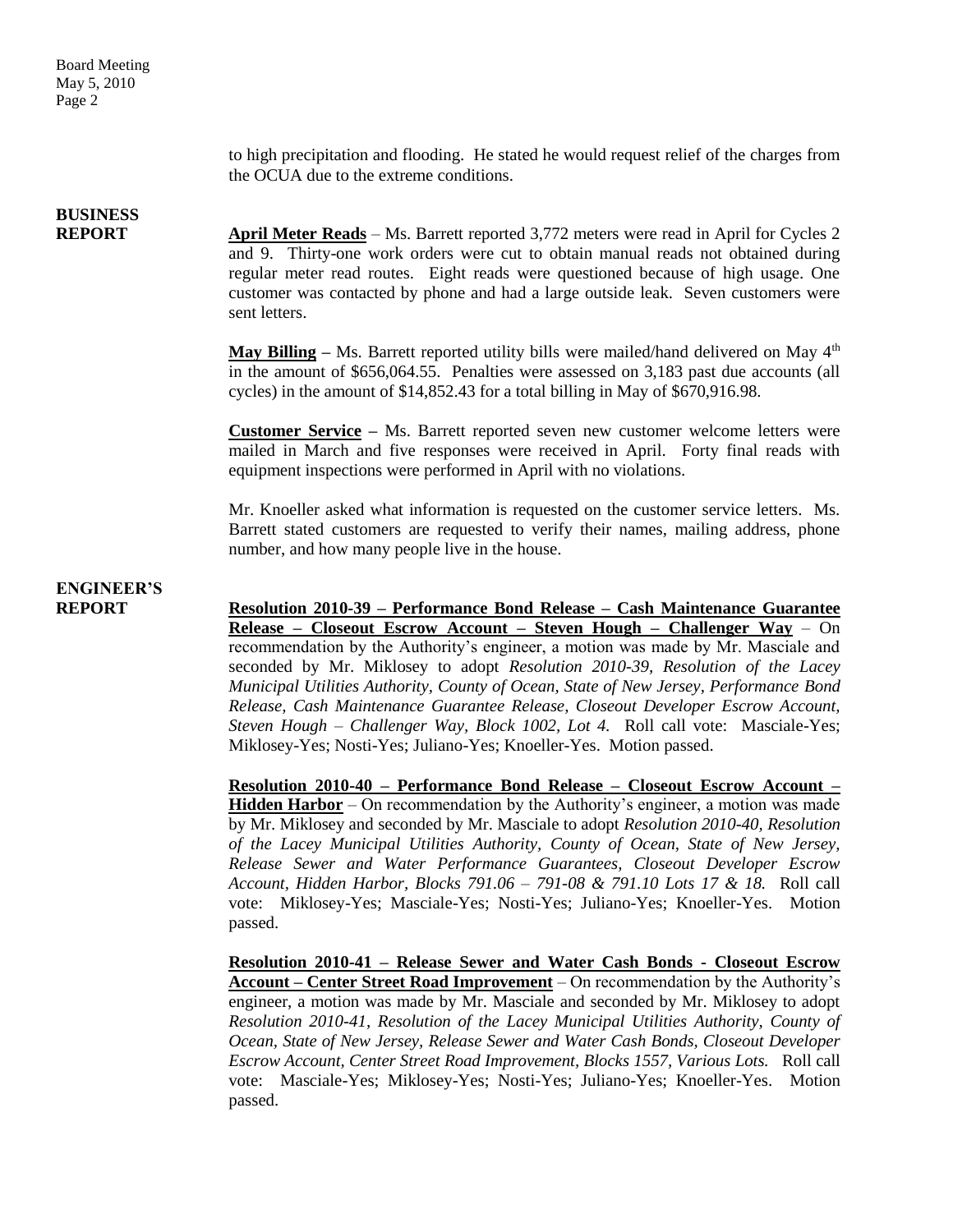**Resolution 2010-42 – Performance Bond Release and Final Payment – Beach Boulevard Bridge Water and Sewer Mains Relocation – CRJ Contracting Corporation** – On recommendation by the Authority's engineer, a motion was made by Mr. Masciale and seconded by Mr. Miklosey to adopt *Resolution 2010-42, Resolution of the Lacey Municipal Utilities Authority, County of Ocean, State of New Jersey, Performance Bond Release and Final Payment, Beach Boulevard Bridge – Water and Sewer Mains Relocation, CRJ Contracting Corporation.* Roll call vote: Masciale-Yes; Miklosey-Yes; Nosti-Yes; Juliano-Yes; Knoeller-Yes. Motion passed.

Wells and Water Treatment Plant at Well No. 1 Site - Mr. Dittenhofer stated the contractor would be doing the restoration to Well No. 7 site. Drilling of Well No. 8 is to start on May  $11<sup>th</sup>$ .

**Conceptual Design Water Treatment Plant No. 3** – Mr. Dittenhofer stated his office prepared the conceptual design, engineer's report, and cost estimates for a 1500 gpm treatment facility. He stated the next step is to get Well No. 8 drilled so the aquifer tests and final water allocation can be complete. Mr. Knoeller requested the finance committee meet and discuss the possibility of financing this project with a straight mortgage instead of bonding. Mr. Dasti noted there are more restrictions with bonding then a straight mortgage. Mr. Knoeller stated this issue would be discussed further at the next meeting.

**Repainting of Tank No. 2** – Mr. Dittenhofer stated this project would begin on Monday, May  $11<sup>th</sup>$ .

## **ATTORNEY'S**

**REPORT Sea Breeze at Lacey** – Mr. Dasti stated he reviewed and approved the performance bond submitted by Sea Breeze at Lacey.

> **Beach Boulevard Bridge** – Mr. Dasti stated he reviewed and approved the closeout documents from CRJ Contracting for the Beach Boulevard Bridge project.

### **AUDITOR'S**

**REPORT Accountant's Status Report – Month Ended March 31, 2020 –** Mr. Conaty reported net user charges for sewer and water had an unfavorable variance for the month of March. However, it was made up through delinquency charge, interest income and house connections. There was an unfavorable variance on utilities and fuel, due to the delay in the Authority receiving the bills.

#### **CORRESPONDENCE**

**Mr. & Mrs. Cox, Sunset Drive** – Mr. and Mrs. Cox are requesting relief of utility bill, due to water leak at the meter pit. Since the water did not go into the sewer system, a motion was made by Mr. Masciale and seconded by Mr. Miklosey to grant a credit adjustment on the sanitary sewer charges in the amount of \$243.34 (52,000 gallons). Roll call vote: Masciale-Yes; Miklosey-Yes; Nosti-Yes; Juliano-Yes; Knoeller-Yes. Motion passed.

**Alan Verge** – Mr. Woolf stated Mr. Verge is requesting relief on the sewer charges of his utility bill. He explained Mr. Verge has a home that is under construction. He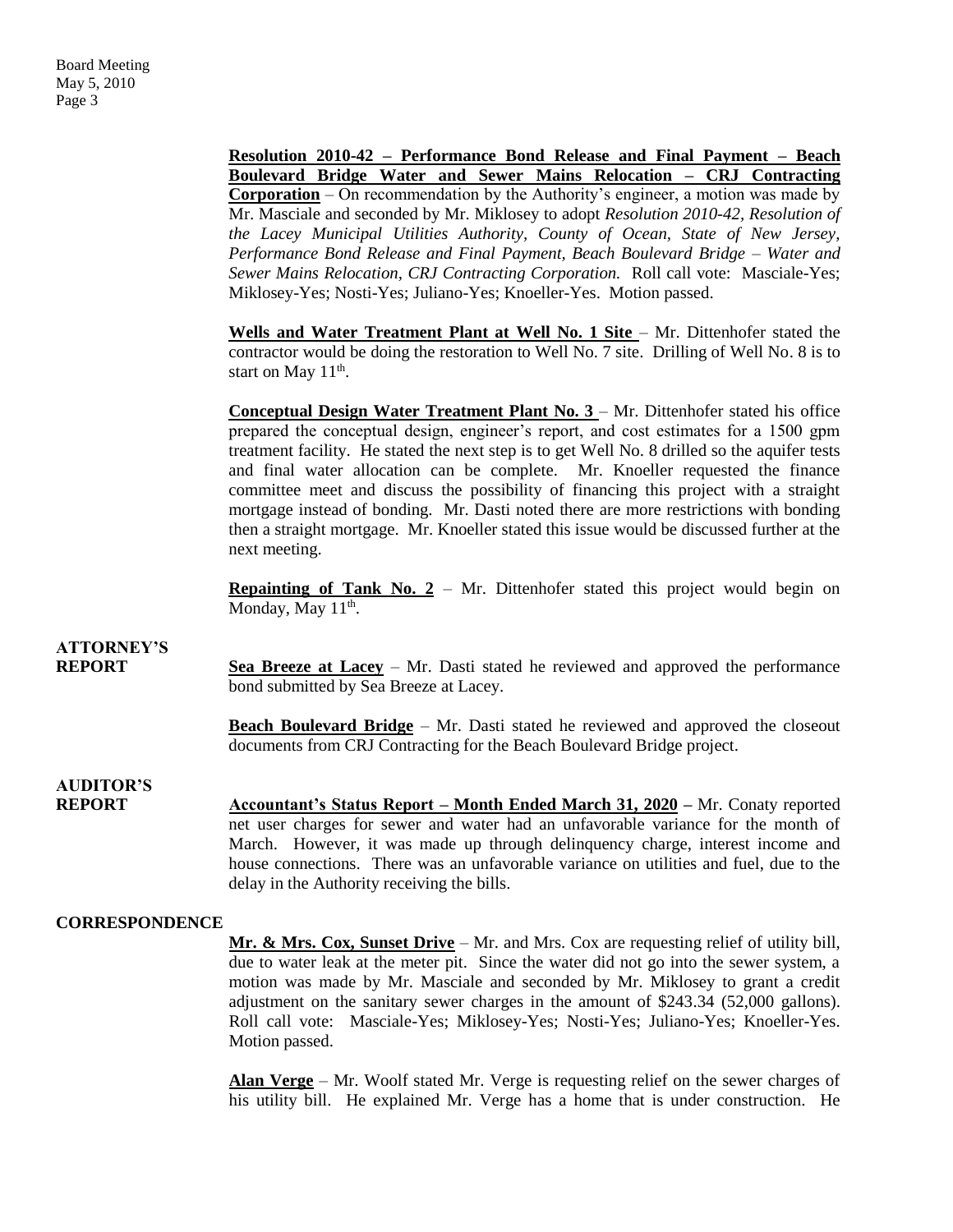installed new sod at the residence and has been watering it regularly. Mr. Woolf stated he inspected the home and found plumbing fixtures have not been installed. Therefore, none of the water went into the sewer. A motion was made by Mr. Masciale and seconded by Mr. Miklosey to offer relief on the sewer charges once a final read is completed before the plumbing fixtures are installed. Roll call vote: Masciale-Yes; Miklosey-Yes; Nosti-Yes; Juliano-Yes; Knoeller-Yes. Motion passed. **Mr. & Mrs. Marsden, Orlando Drive** – Mr. & Mrs. Marsden are requesting relief of utility bill, due to a leak. Based upon all the available information, a waiver of a portion of the charges could not be supported. **Mr. & Mrs. Kapitan, Beach Blvd**. – Mr. & Mrs. Kapitan are requesting a payment plan and waiver of April and May penalties. After consideration of this request, a motion was made by Mr. Miklosey and seconded by Mr. Masciale to grant additional time to pay the balance of the March 2010 bill, and to waive the penalties. Roll call vote: Miklosey-Yes; Masciale-Yes; Nosti-Yes; Juliano-Yes; Knoeller-Yes. Motion passed. **Anne Planko, Brookdale Drive** - Ms. Planko is requesting relief of utility bill, due to a broken pipe. Since the water did not go into the sewer system, a motion was made by Miklosey and seconded by Mr. Masciale to grant a credit adjustment on the sanitary sewer charges in the amount of \$7.87 (7.400 gallons). Roll call vote: Miklosey-Yes; Masciale-Yes; Nosti-Yes; Juliano-Yes; Knoeller-Yes. Motion passed. **OLD BUSINESS** There was no old business to discuss. **NEW BUSINESS** Mr. Knoeller referenced a letter from NJDEP, which indicated the Authority was not in compliance due to a late filing of a report. Mr. Woolf apologized, and stated the report has been submitted and the Authority is now in compliance. Mr. Knoeller stressed the importance of filing reports on time. **PUBLIC BUSINESS/ COMMENT Dan Staruch** – Mr. Staruch asked if the drinking water is coming from the new well. Mr. Knoeller stated no – it would be months before it is available for consumption.  **PAYMENT OF VOUCHERS** WHEREAS, the members of the Lacey Municipal Utilities Authority carefully examined all vouchers presented for payment of claims; **NOW, THEREFORE, BE IT RESOLVED** by the Lacey Municipal Utilities Authority that: 1. Said vouchers in the sum of \$388,046.18 be and the same are hereby approved to be paid.

2. Said vouchers are listed on the attached computer check register.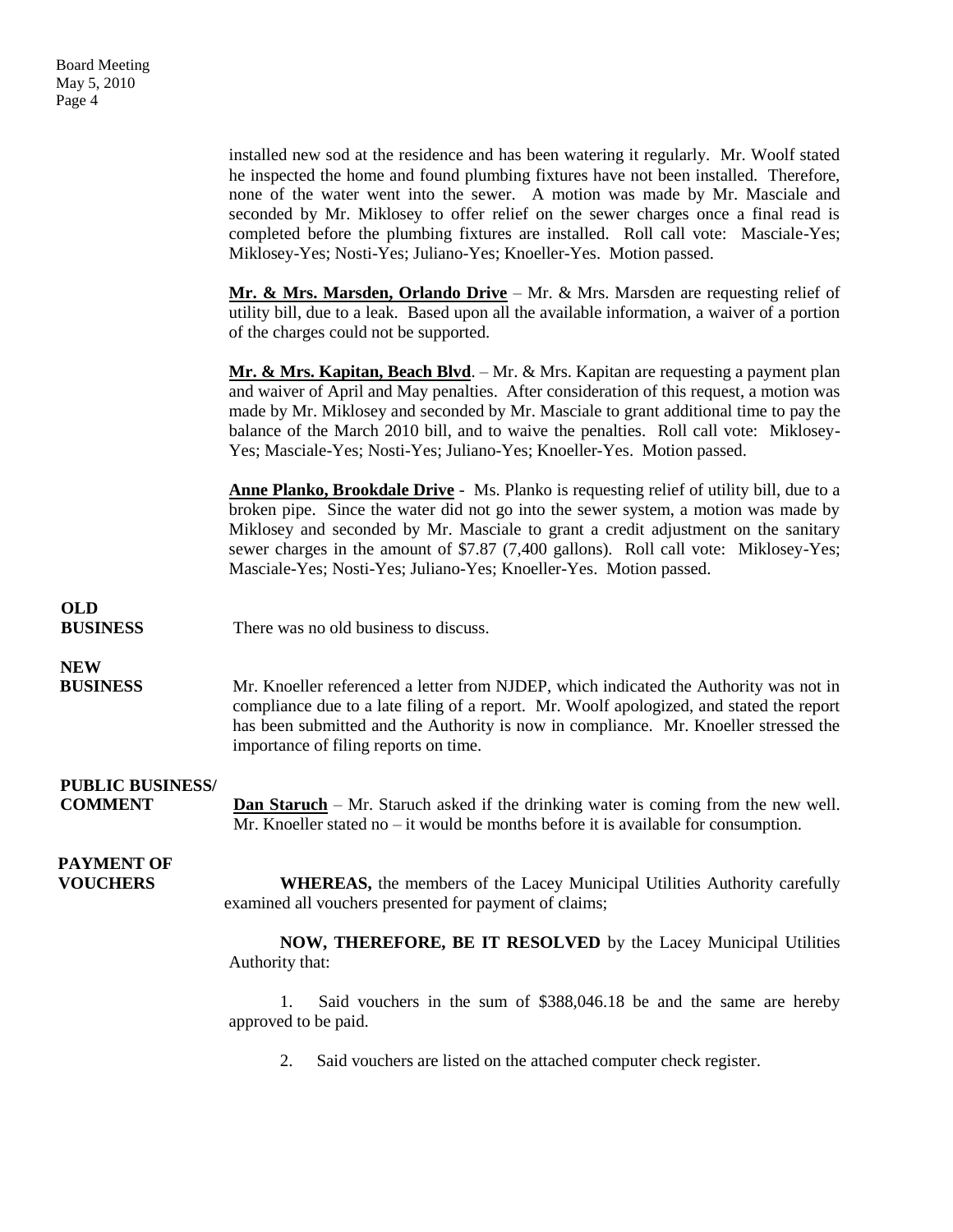A motion was made by Mr. Miklosey and seconded by Mr. Masciale to adopt the above resolution. Roll call vote: Miklosey-Yes; Masciale-Yes; Nosti-Yes; Juliano-Yes, but abstains on South Jersey Auto Supply; Miklosey-Yes; Masciale-Yes; Knoeller-Yes. Motion passed.

#### **SESSION RESOLUTION**

**WHEREAS,** Section 8 of the Open Public Meetings Act, Chapter 231, Public Law 1975 permits the exclusion of the public from a meeting in certain circumstances;

**WHEREAS**, this public body is of the opinion that such circumstances presently exist.

**NOW, THEREFORE, BE IT RESOLVED** by the Lacey Municipal Utilities Authority, County of Ocean and State of New Jersey as follows:

1. The public shall be excluded from discussion of action upon the hereinafter specified subject matters.

2. The general nature of this closed session concerns personnel matters.

3. It is anticipated at this time that the above-stated matter will be made public once these matters have been resolved.

4. This resolution shall take effect immediately.

A motion was made by Mr. Miklosey and seconded by Mr. Masciale to adopt the above resolution. Roll call vote: Unanimously approved.

Separate minutes were kept on the above closed session.

**RE-OPEN**

**MEETING** A motion was made by Mr. Miklosey and seconded by Mr. Masciale to reopen the meeting. Roll call vote: Unanimously approved.

### **OTHER**

**BUSINESS** A motion was made by Mr. Miklosey and seconded by Mr. Masciale approving a \$500.00 stipend increase for Darren Coraggio for additional duties relating to the grease trap inspection program. This stipend will not be made apart of his salary. Roll call vote: Miklosey-Yes; Masciale-Yes; Nosti-Yes; Juliano-Yes; Knoeller-Yes. Motion passed.

**ADJOURNMENT** There being no further business to discuss, the meeting was adjourned at 7:45 p.m.

Respectfully submitted,

Michele Kennedy Secretary

**CLOSED**